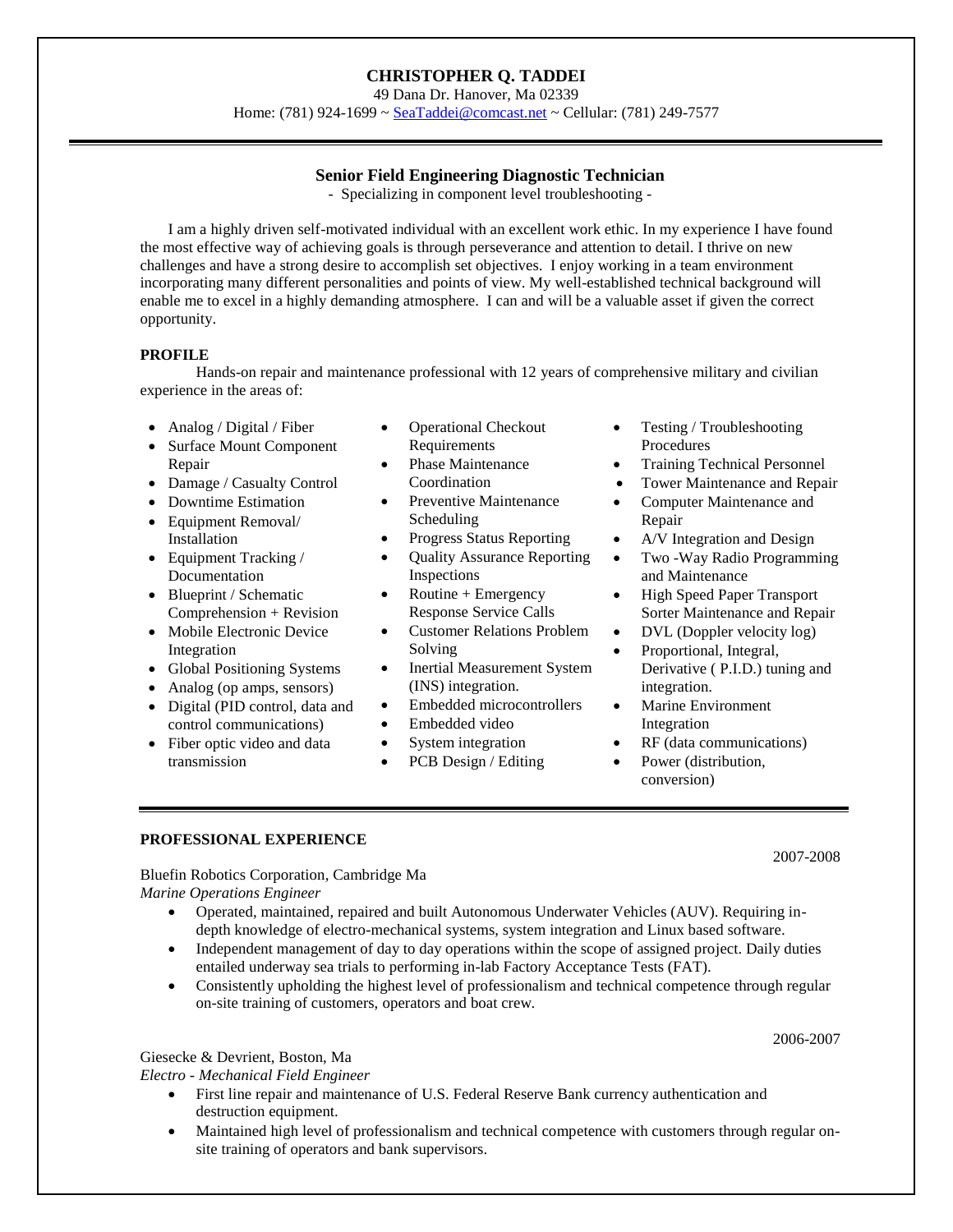- Manage inventory and spare allowances along with coordinating shipment of parts to appropriate repair depot and rebuilding and reconditioning spares*.*
- Actively promote on-site customer satisfaction through proactive attention to customer requirements and positive customer interaction, while adhering to stringent cash handling procedures.

 $2005 - 2006$ 

## Harmon Specialty Group, Bedford, Ma

*Electronic Technician*

- Diagnosis and repair of Mark Levinson, Lexicon, Proceed, Ultra-High-End Audio Equipment. This entails working with engineers on a daily basis in designing new updated equipment.
- Repair of production fallout, customer comebacks and warranty repairs.
- Perform preventive maitnance and repair on automated test stations. Requiring design and engineering ingenuity due to the lack of documentation.
- Rework of equipment needing updates, requiring intricate soldering techniques. This requires use of microscopes and specialty soldering tools.

2001 - 2005

## United States Coast Guard, Boston, Ma

*Electronic Technician*

- Responsible for the maintenance, repair and replacement of 5 stations assets including boats and land base electronics. This requires an on-call status insuring the operational readiness 24/7/365.
- Direct up to five qualified technicians during daily operations, including assisting senior technicians in the evaluation of personnel and equipment. Offer technical advice regarding job sequence, status and objectives.
- Prioritize and manage scheduled and unscheduled maintenance programs based on time constraints. Supply written documentation regarding damage assessments, completed projects and job order conclusion.

2000-2001

# Tweeter Etc., Canton, Ma

*Audio / Video Technician*

- Repair and test home audio and video equipment including component audio equipment, DVD players and various types of amplifiers.
- Estimating job cost and billing along with detailed written analysis of problem were required.
- Dealt directly with customers ensuring good relations and time efficiency.

1998-2000

Atlantic Systems, Hanover, Ma

*Electronic Technician*

- Repair of high-end audio equipment down to component level as well as speaker diagnosis and repair.
- Required a broad range of aptitudes due to the ever-fluctuating variety of problems and equipment.
- The use of schematics and service manuals was a fundamental part in everyday troubleshooting.

1986-Present

#### Chip's Outboard and Marine Services, Pembroke, Ma

Family owned and operated business for over 30 years, worked here concurrently during all other employments. *Marine Service Technician*

- Diagnosis and repair of customer owned vessels. This included troubleshooting to the" module" level along with custom installations and new boat setup.
- Customer vessel testing was often performed, this included launch and recovery operations, for various size and types of watercraft, boat handling skills were a necessity.
- Dealt directly with customers and vendors. Some duties included accepting new work, preparing service work orders at completion, pick-up and or delivery and parts ordering.